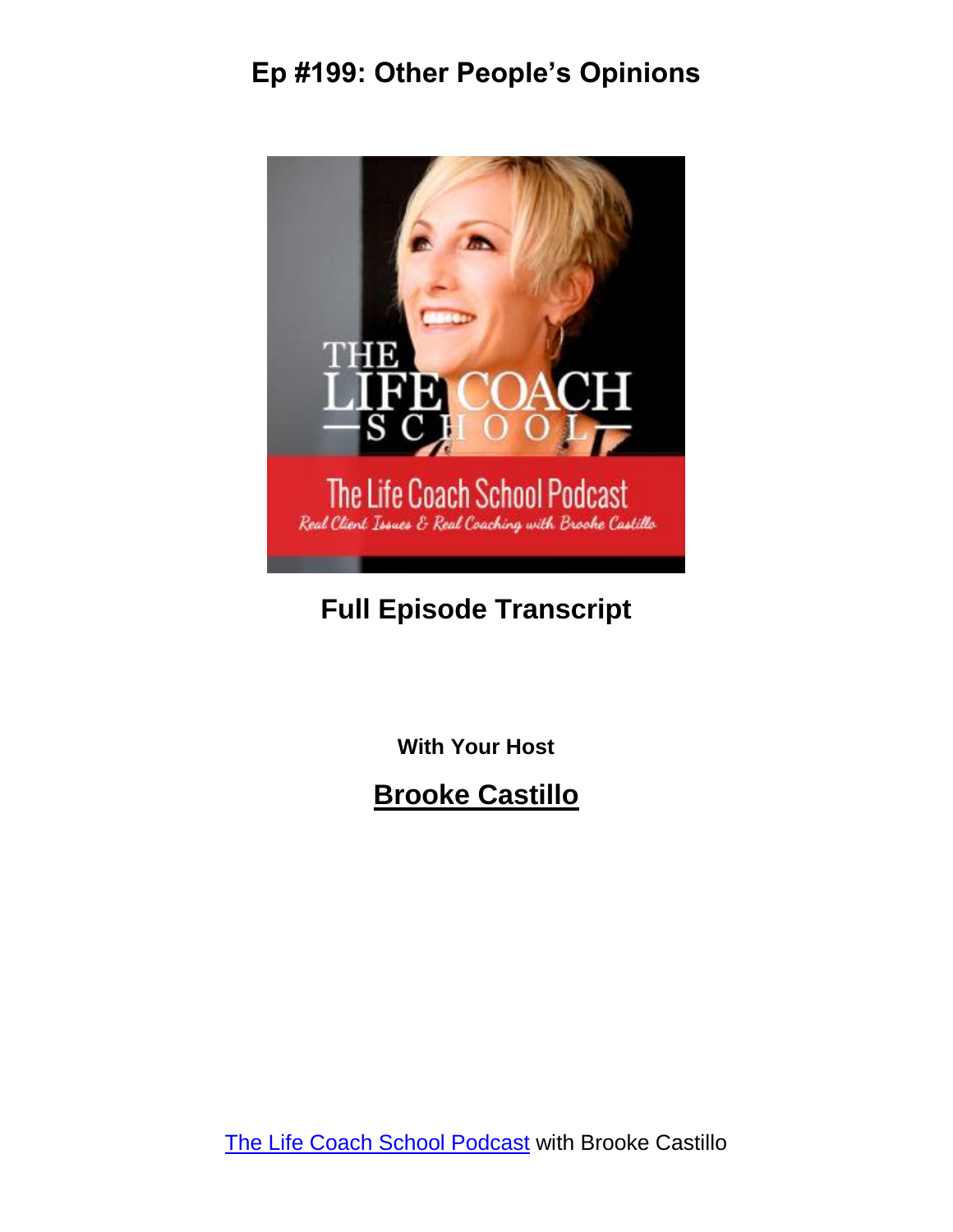Welcome to *The Life Coach School Podcast*, where it's all about real clients, real problems, and real coaching. And now your host, Master Coach Instructor, Brooke Castillo.

Here we are, 199.

Come on man, that's amazing. I seriously am so proud of myself, I can't even stand it right now. That's a lot of freaking podcasts to record. So I am excited, excited, excited to have arrived here, and I'm even more excited for next week where we're at episode 200, I have a special treat for you there. Remember, every 10 episodes I talk about a teacher that has influenced me. So I am excited to record that podcast as well.

But today, we're going to talk about other people's opinions. You know why? So many of you spend your lives living trying to control other people's opinions. It's a terrible, terrible idea because here's the bad news I have for you. You cannot control other people's opinions about you. I know that you think you can. I know that when you people please and when you dress us and when you're kind and you have good manners, and your kids behave in front of other people, or you do really well at something, you think you're controlling their opinion. But I promise you that you aren't.

They choose their opinion based on what their brain tells them. You can be the most amazing, kind, awesome person, and somebody can have a negative opinion about you. I talk about all the time, you can be the juiciest peach on the tree and there's always going to be someone that doesn't like peaches. I'm one of those people, by the way. I don't like peaches. So if you are a peach, I don't like you. And it doesn't matter how nice you are to me, doesn't matter how plump you are on the tree, and especially if you're in a pie, ew! Why you got to put warm fruit in a pie? Come on. That's just not right.

But here's the thing. Some of you love peaches. And no matter what's going on with that peach, that peach could be having a bad day, that peach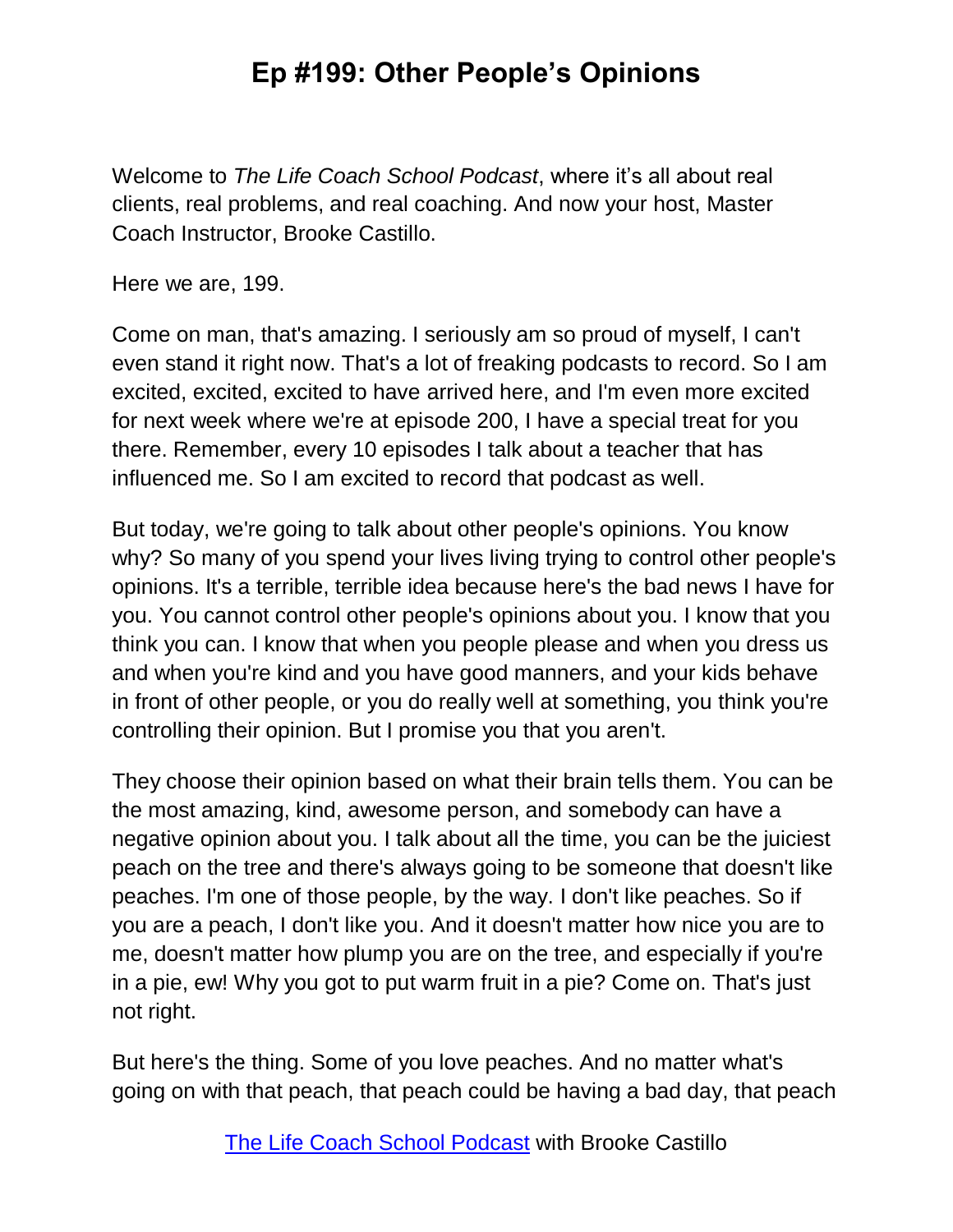could be bruised, doesn't matter. You just love a peach. You're committed to the peach. So if this is true, I want you guys to come on a journey with me where you actually believe me for a minute. That you can't control what people think about you. I just read this book, this totally fascinating read, you guys should grab it, it's a national best seller actually. It's called So You've Been Publicly Shamed, and it's by a guy named Jon Ronson. And it's a fascinating read because first of all, it talks about social media, and one of the things he says about that is that the bullying that happens anonymously with social media is something that we've never experienced as a species because typically bullying is something that isn't done anonymously, right? In order to be a bully, you have to be willing to be publicly a bully. And now there are groups of people hating on people and justifying that hate anonymously, which I think is so fascinating.

So I was really fascinated to read his book and to read these stories about people who were publicly shamed, and some of them were publicly shamed because of something that they did, some of them were publicly shamed because of being misunderstood and misinterpreted, and some people were shamed for just being who they are. So it's really interesting to see that collective shaming and how it affects us as it comes to being public in the world and how everything you put on social media is there forever, and if it's misunderstood, the way you post it or what you meant by a post, then you know, it's forever going to follow you everywhere.

And you know, as a coach, I always identify and imagine that every person that is in a situation where they're feeling shame is my client. Whether they've done something horrific or not, I always have a coaching brain, and so I'm always thinking about how people hurt themselves with what's happening in the public media. And so just a really interesting read, I recommend that you guys pick it up.

Anyway, what it really demonstrates is that you have no control over how people interpret you; what you do, what you say, and what you mean. And if enough people misinterpret you, if enough people are wrong about you, they create a momentum around their opinion that actually becomes more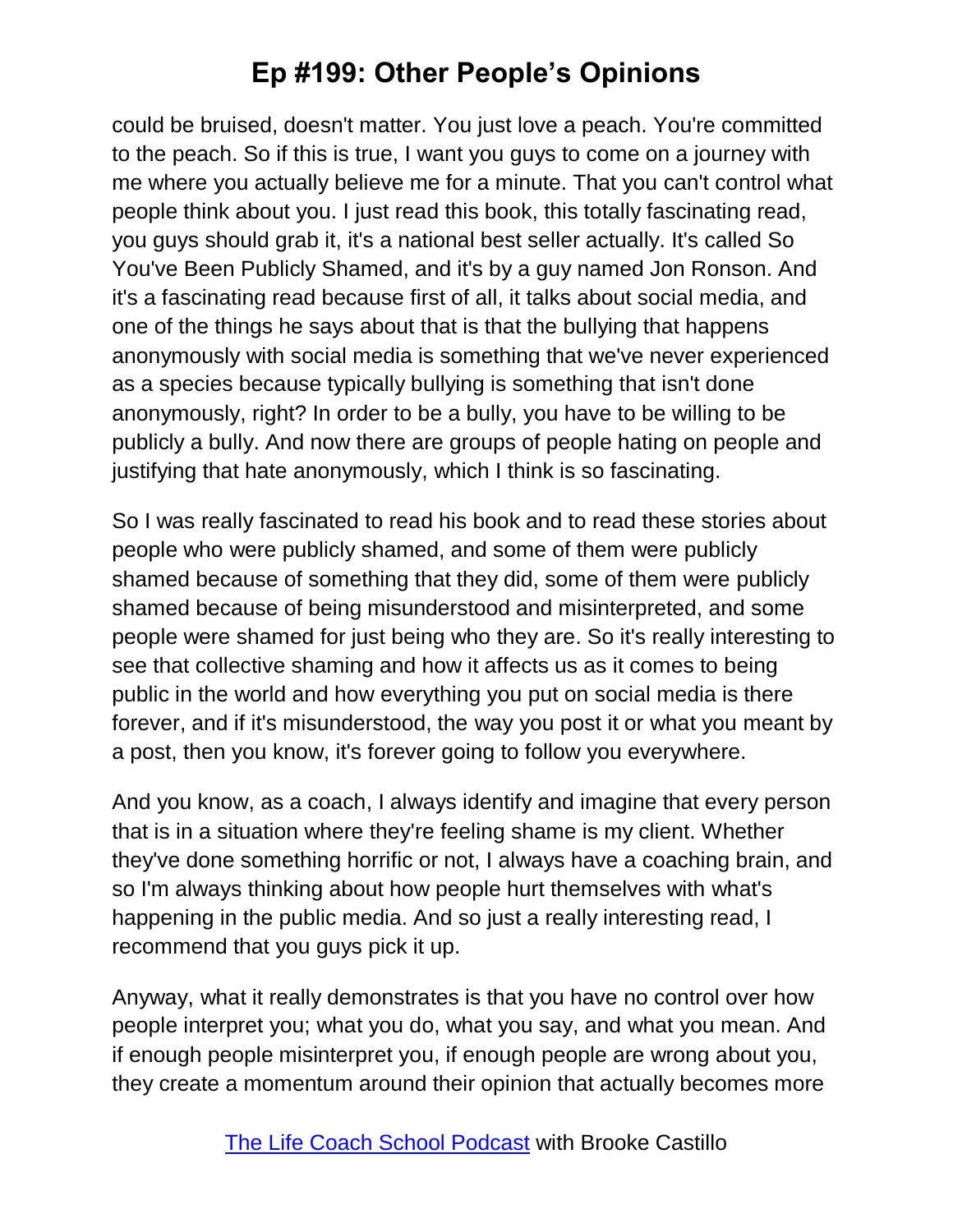significant than the facts of what happened. And so if we know this, if you come on this journey with me where you actually believe that you can't control other people's opinions, I want you to imagine how much your life would change.

I listen sometimes to the Gary V show, he's a crazy entrepreneur. And one of the things he talks about that I think is so fascinating is he says most people don't go and do their work in the world because they're afraid of what a few people might think. They're afraid of a few people's opinions. And so they don't go all out and they don't create what they genuinely want to create in the world. They don't put themselves out there because they're afraid of what people will think about them. They're afraid of what their mom will think, they're afraid of what their friends will think, they're afraid of what their ex-boyfriend will think. And you know, he's been working with entrepreneurs for years and years and he just says it's such a shame to see so many people hold themselves back because of perception of other people's opinions, not even their actual opinions but the perception of their opinions.

So at some point along the line, I decided that I wasn't going to have this limit me anymore. I talked a lot about this belief system that I have that if I became too big in my life, if I became too successful, if I was just really outwardly how I felt inwardly, in terms of big, that I would have no friends. Because it was so over the top that it turned people off, and it turned off people that I wanted to be friends with when I was younger, and they were just like, "You're a little much." And I remember as I got older, going with groups of people and they're just being like, "She's a little over the top, she's a little aggressive, she talks a lot. She's always talking about dreams and goals and she's just so intense." All the things that I truly am.

And so I found myself so many times like dumbing myself down, quieting myself down, being what Martha Beck would call Brooke light, like a lighter version of myself that was more acceptable to other people, so their opinion of me would be more accepting. And what happened when I did that, and so many of you guys are doing this, what happened when I did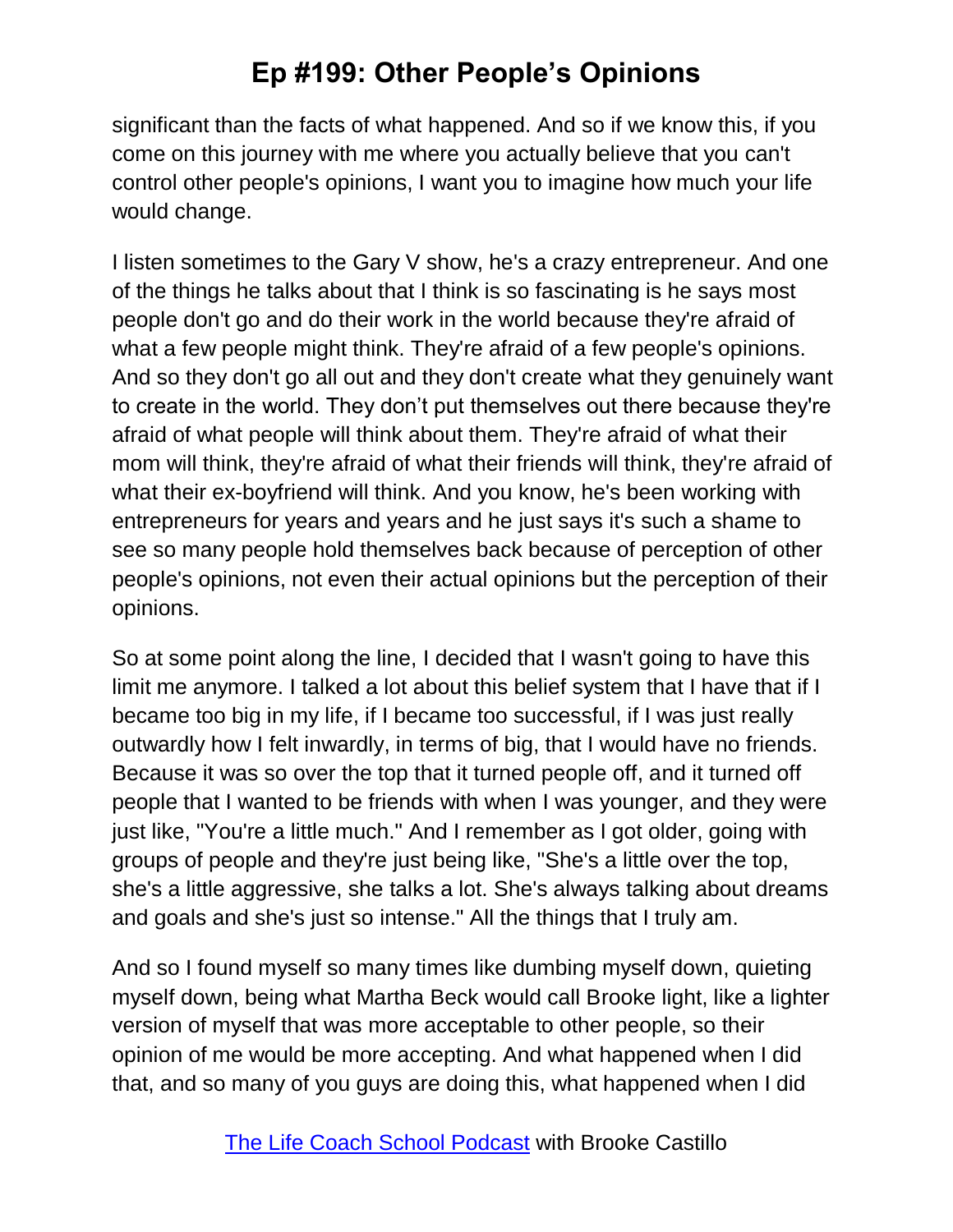that was that I stopped liking me because I wasn't being genuine, I wasn't being authentic. And when people liked me, I knew they didn't really know me. I knew they really didn't like me for who I am.

And I will say, as I have grown, as my business has grown, as I've really started to be who I am with no apology and create the business and the life that I want, I have for sure turned people "off", and they have decided to have an opinion of me that isn't favorable. And that's totally okay with me now. And I made a decision that it's okay for people to be wrong about me and have opinions of me that aren't true, that aren't based in reality. And so I think that the question becomes at some point, you have to decide who's opinion matters the most in your life. Is it your husband? Is it your mother? Is it your children? Who is it that you want to answer to?

And I think at some point, for me, I decided that I wanted to answer to myself because I was living my life out of integrity. I wasn't living out of integrity, I was living out of integrity with myself. I was pretending to be this light version of myself so I could be more acceptable to other people. And I just decided to start telling the truth about everything. About myself, about how I feel, about how loud I want to be, about what I believe, about who I believe in, how I want to show up in my life, how much money I want to make, how many people I want to influence, how much I love my dogs and my husband and my kids. I just stopped trying to filter all that stuff into a way that would be pleasing for other people to develop an opinion and make it easy for them to develop an opinion about me that was, "She's a great girl." I can't even tell you how many years of my life I spent trying to get people to think that about me.

And I remember thinking, what is my opinion of myself? What do I think about me? And I remember deciding that I just really liked myself on the inside, and I just wish that I could just be that way on the outside. And I know so many of you can relate, right? You just want to be who you really are, but we're so afraid of being who we really are because we're so afraid that people will judge us. But here's what I figured out. They're already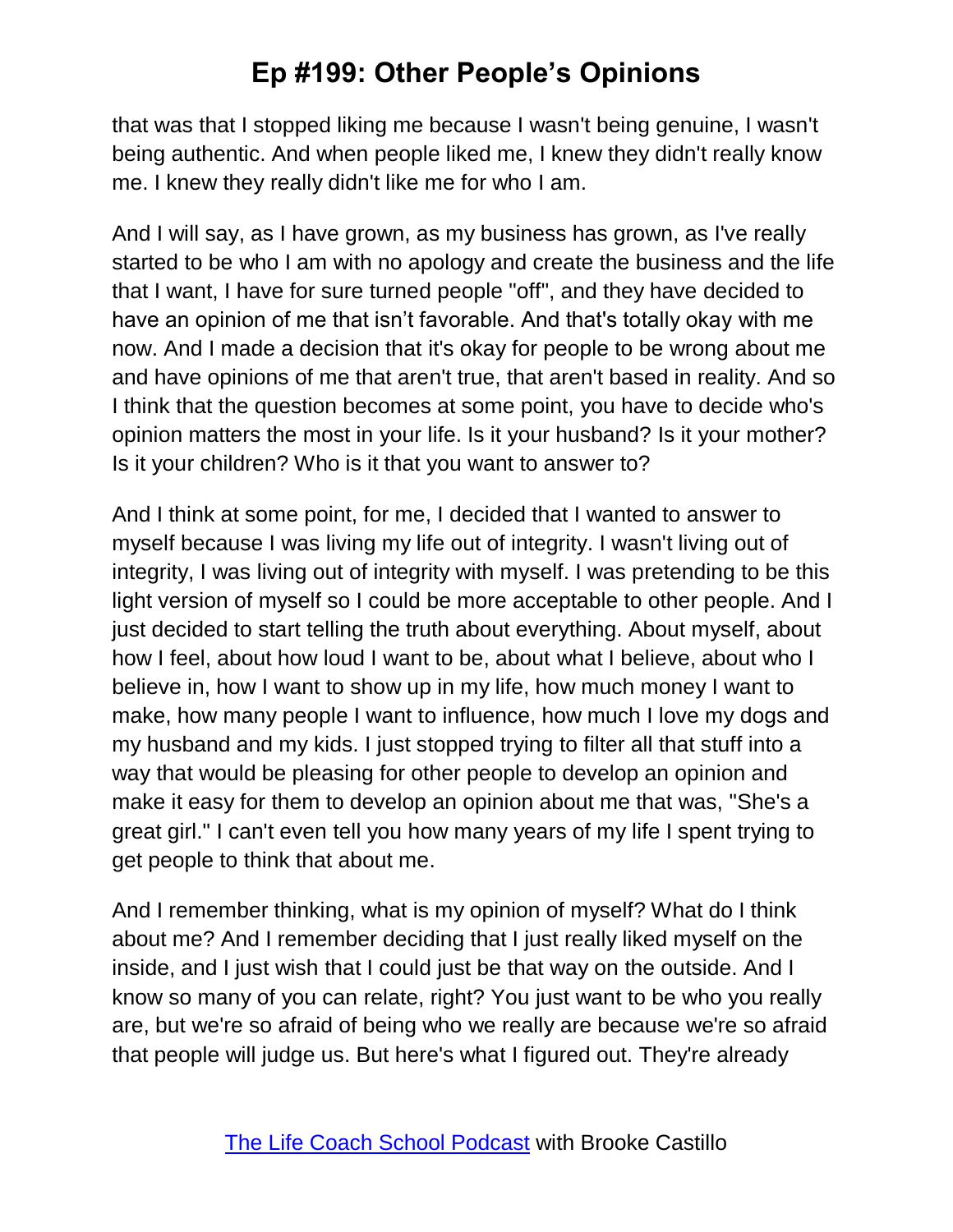judging us. They're already judging us, and if they're not judging us, they're indifferent to us, and that's even worse.

So then I decided, wait a minute, do I want them to be indifferent? Do I want them to not even notice me because I'm Brooke light? Or do I want them to decide if they like peaches? Do I want to actually present myself in a way where they can decide whether it's something they like or not? And do I want to allow people to be wrong about me? Do I want to show up in a way that can be misinterpreted, or do I just want to never show up so I don't have to risk being misinterpreted?

When I made that decision, when I decided I am going all in, I am going to show up, I'm going to tell the truth about everything, I'm going to be who I am, and tell people I was in a cult, I'm going to tell people how crazy I am, I'm going to tell people how much anxiety I experience, I'm going to tell them that I struggle with my weight, I'm going to tell them that I struggle with overdrinking, I'm going to tell them all of it. And then let's see what happens.

If everybody hates me, at least I'll have me. You know what happened? You guys know what happened. The opposite happened. Everybody who's like me, relates to me, loves me. Everybody who isn't my people, everyone who doesn't love peaches doesn't like me. Some of them are wrong about me. Some of them just don't - they're just not interested. It's totally fine. It's so great living in this world where I just get to be myself, and my people are here with me. We all show up together. So amazing.

So people are going to look at you and judge you. Period. People are going to judge you because of the way you look, because of your hair color, because of your eye color, because of your weight, because of the color of your skin, because of the clothes you wear, because of the car you drive, the stories you tell, the lipstick you wear, all of it. There is nothing that any of anybody can do about it. So if you let it go and then you just ask you if you're all in with your own opinion of you, do you like the car you drive, the clothes you wear, what you do? What is your opinion of you? And if you like it, that's all you need. Have your own back.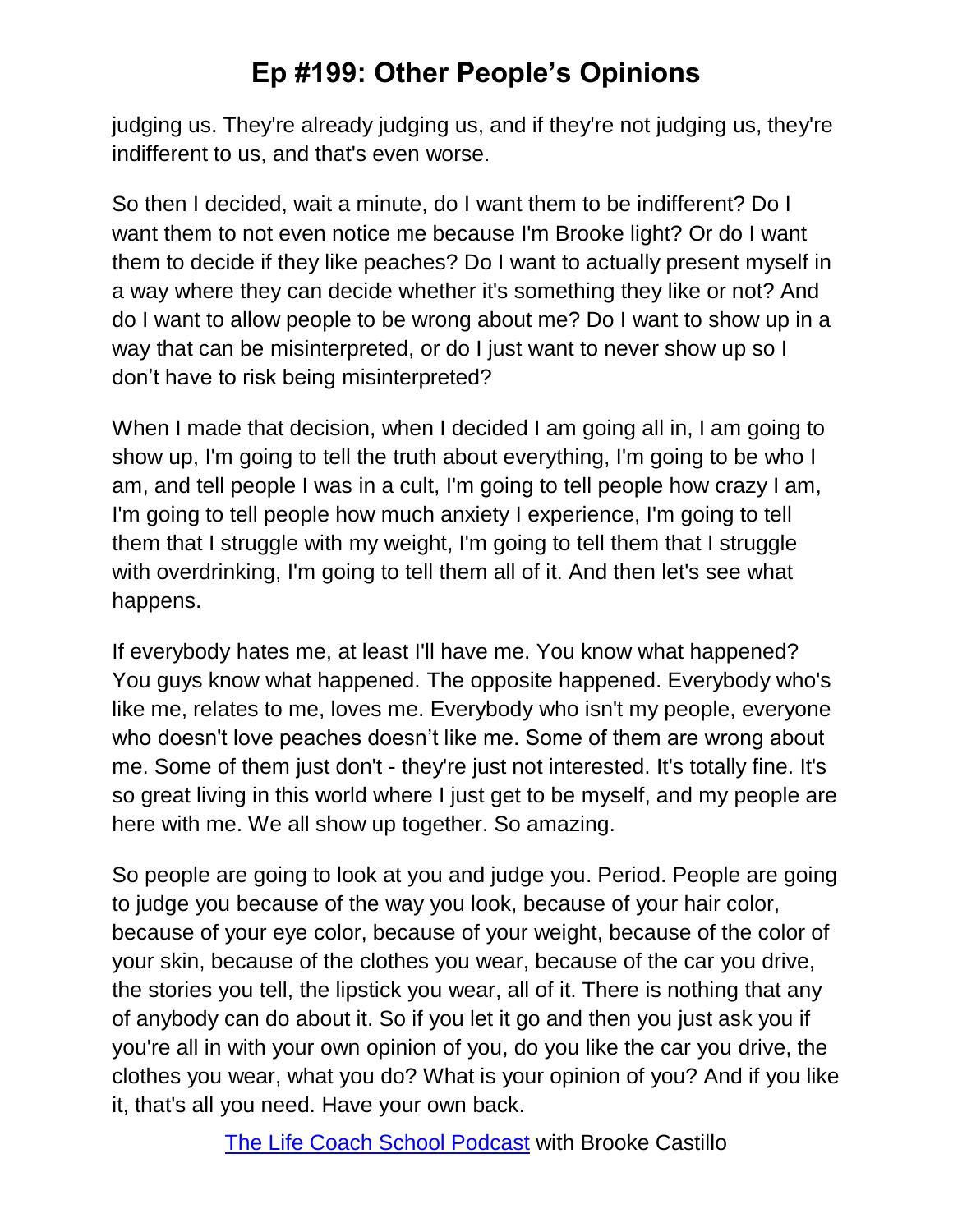I want you to imagine walking in - I often coach people who have really low self-esteem and really low opinions of themselves, who are terrified of somebody judging them and having an opinion of them. So they hide all the time. And they don't show up, and they don't express their opinion because what if someone disagrees with it? I've had a lot of clients like this who feel this way about themselves, but they have someone in their life that they adore. Maybe it's their husband, maybe it's their kid, maybe it's their mother.

I was coaching a woman one time who kept talking about how much she loved her husband, how great he was, and how terrible she was and all her own self-doubt. And I said to her, "Why are you so worried about what everyone thinks of you?" She goes, "I want everyone to like me." And I said, "But what if somebody told you that they didn't like your husband?" She goes, "Well, they're an idiot." I said, "Oh, really?" She goes, "They don't know what they're talking about if they don't like my husband. My husband's amazing." I said, "Yes. Now, you really love your husband and you really believe he's amazing, so other people's opinions don't matter about him. When you can feel that way about yourself, other people's opinion won't matter about you."

And then my friends, then, there's freedom. Then you get to really be who you are. Then you get to really decide how you want to show up. Then you can really start to dream because here's the thing, when you dream big dreams, you're afraid of failing because what will people think? Who cares what they'll think? Who cares if you fail? And people have an opinion about your failure? Wouldn't that be amazing if you just didn't care what people thought about you?

Here's what I have found to be true. The more strongly I opinionate about myself in a positive way, the more people follow my lead. It's almost like you show them what to think about you. So if I say, "Hey you guys, I can't wait for you to meet my friend Corinne. She's amazing. I'm so excited, she's going to be here in a few minutes, you're going to love her, she's going to be so great." And then I bring her in. Now, if people don't like her,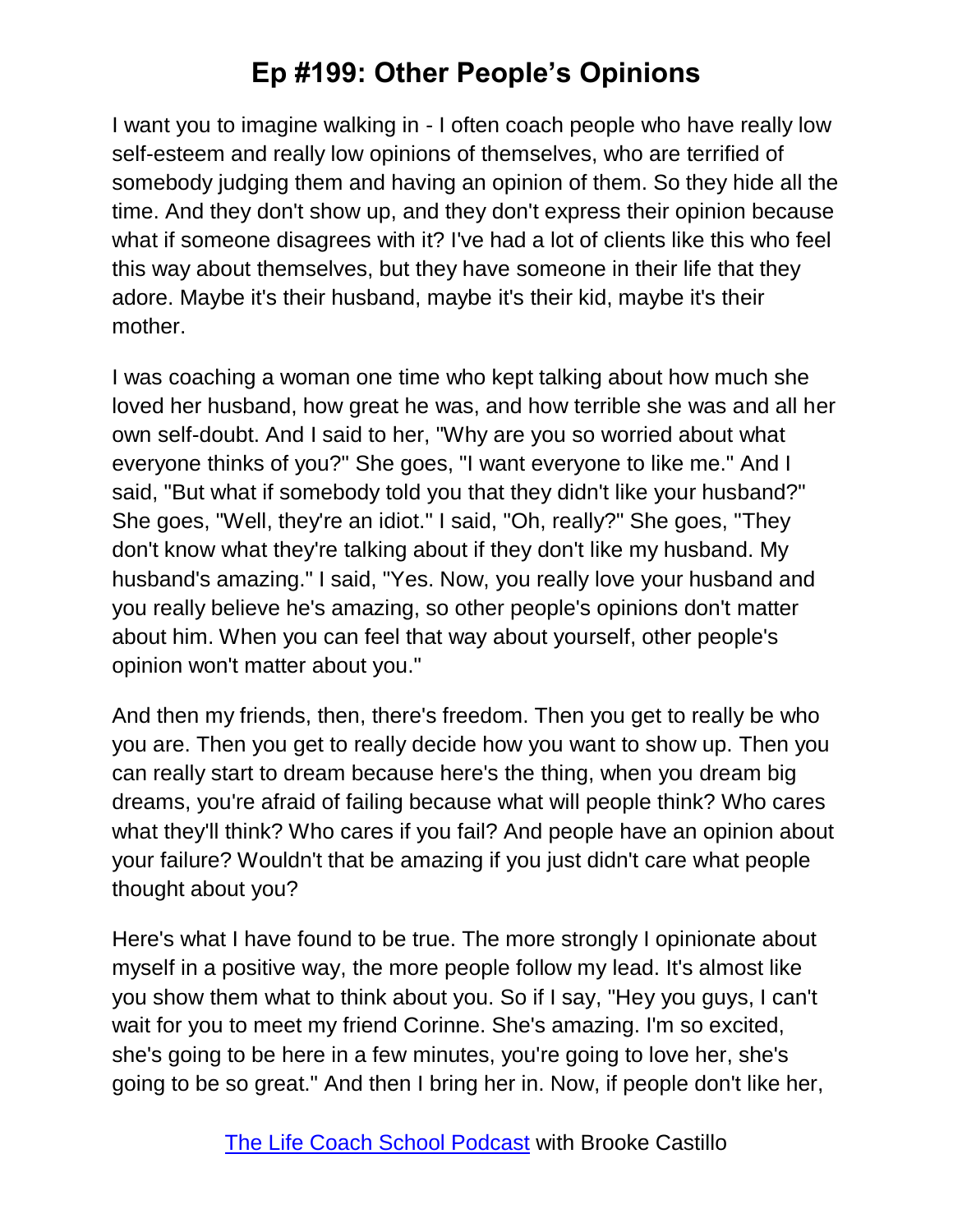people don't think she's great, first of all, they're already biased towards liking her because I've already told them that she's great, but if they don't, if they don't like her or whatever, it won't matter to me at all, right? Because I have a very strong opinion of her and I'm going to keep it because I want it and it feels good.

So here's what I want you guys to do. I want you to ask yourself this question: what is your opinion of you? And how strongly are you willing to commit to it? And are you willing to have your own back when someone else is wrong about you? Because if you believe - stay with me here - if you believe that your opinion is true, then anyone who doesn't agree with you is wrong. What makes someone wrong if they don't agree with you?

So all these people think that what you're doing is crazy. I know so many people that think life coaches are crazy. There are so many people thinking the work we do doesn't truly matter, that it's soft, that it's a joke, that it's funny, that we're just like, paying for friends. I don't care what they think at all. You know who's opinion matters to me? The people who agree with me about life coaching, who see the change that it's making in people's lives, who are living the change that its made in their life. People can think that life coaches, like the work that we do isn't important, that it's soft, right?

It's okay that they think that. It's like me saying being a professional football player isn't hard. Who cares that I think that? Certainly not a professional football player. It's not relevant to them. They're not going to be like, "I want to do something where Brooke thinks I'm cool, so I better give up on football." But how many of us live that way? And the best way to change someone's opinion about you, if you really want to change it, is to like, completely ignore it. They'll be like, "What about feedback? What about constructive criticism?" Listen, if our issue was that we aren't open to constructive criticism, I would spend some time and do a podcast on it. That's not what we're struggling with here my friends. We're struggling with not moving forward in our life because we're afraid what other people might think about us. Other people's opinion are none of your business.